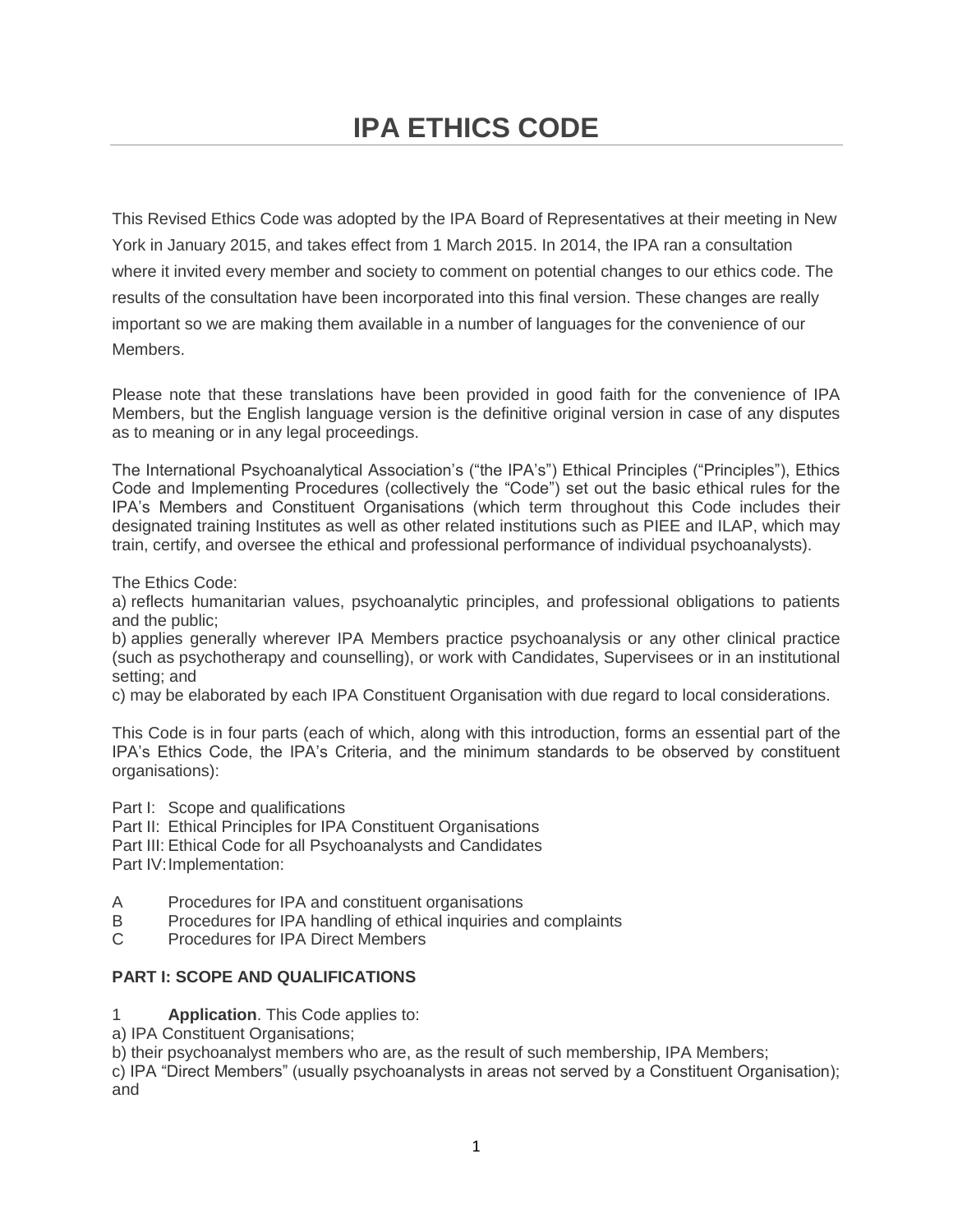d) all IPA Candidates (a Candidate is a person accepted by a Constituent Organisation or its designated IPA training Institute (where they are separate legal entities), or a related institution such as PIEE or ILAP, onto a formal professional course of training in psychoanalysis which is intended to lead on graduation to membership of the IPA. Throughout this Code, the terms "psychoanalyst(s)" and "(IPA) Member(s)" apply equally to Candidates. Where no appropriate arrangements exist, ethical complaints against a Candidate in a Study Group will be dealt with in the same way as ethical complaints against IPA Direct Members. IPA Candidates who are undergoing a training analysis have the same rights as any other patients).

2 **Scope**. This Code addresses only ethical concerns. Other IPA criteria for application, screening, training, qualification, or professional oversight standards are articulated in other parts of the Procedural Code.

3 **Minimum standards**. This Code establishes the minimum ethical standards for application and implementation by IPA Constituent Organisations. Each Constituent Organisation is an independent entity that, consistent with applicable laws, and subject to the IPA's Criteria (including these Ethical Principles, Ethics Code and Implementing Procedures), establishes its own ethical standards, rules and regulations.

4 **Future changes**. The IPA may modify or augment its Code from time to time, on a prospective (future application) basis.

5 **Children and adolescents**. While the Code applies to all psychoanalysis, including child and adolescent psychoanalysis, there are specific provisions which may not apply in all circumstances (for example, in some circumstances it will be necessary to discuss issues relating to fees, etc, with a parent or guardian, as well as, or instead of, the patient). The IPA Ethics Committee intends in due course to produce separate guidance specifically for child and adolescent psychoanalysis; until then, this Code applies except where specific circumstances clearly justify an exemption from one or other provisions.

# 6 **Primary Jurisdiction of Constituent Organisations.**

a) Other than as set out in (b) below, each Constituent Organisation:

(i) has primary jurisdiction over all ethical Complaints and Inquiries (defined in paragraph 8, below) regarding its members and itself, and

(ii) must maintain and publish a written Code of Ethics and an objective implementing mechanism to address ethical Complaints and Inquiries, a standing ethics committee or reasonable alternative, which are consistent with the IPA's Code.

b) The IPA Ethics Committee will manage any complaint involving a psychoanalyst acting in their capacity as an officer, Board Member or other official of the IPA.

## 7 **IPA Discretion**.

Under its governing instrument (the Rules) and this Code, the IPA exercises discretion in deciding whether and, if so, how to address ethics-based communications. Generally, in exercising discretion, the IPA considers the following factors, among others:

a) Whether a Constituent Organisation has primary jurisdiction (see paragraph 6, above).

b) Matters that present novel questions of contemporary international concern and great urgency or serious risk are more likely to receive IPA scrutiny.

c) All Inquiries and Complaints are evaluated in light of available IPA resources.

d) Where a Constituent Organisation declines to hear an appeal against a decision in an ethics case, the IPA Ethics Committee and the IPA Board of Representatives may assume responsibility for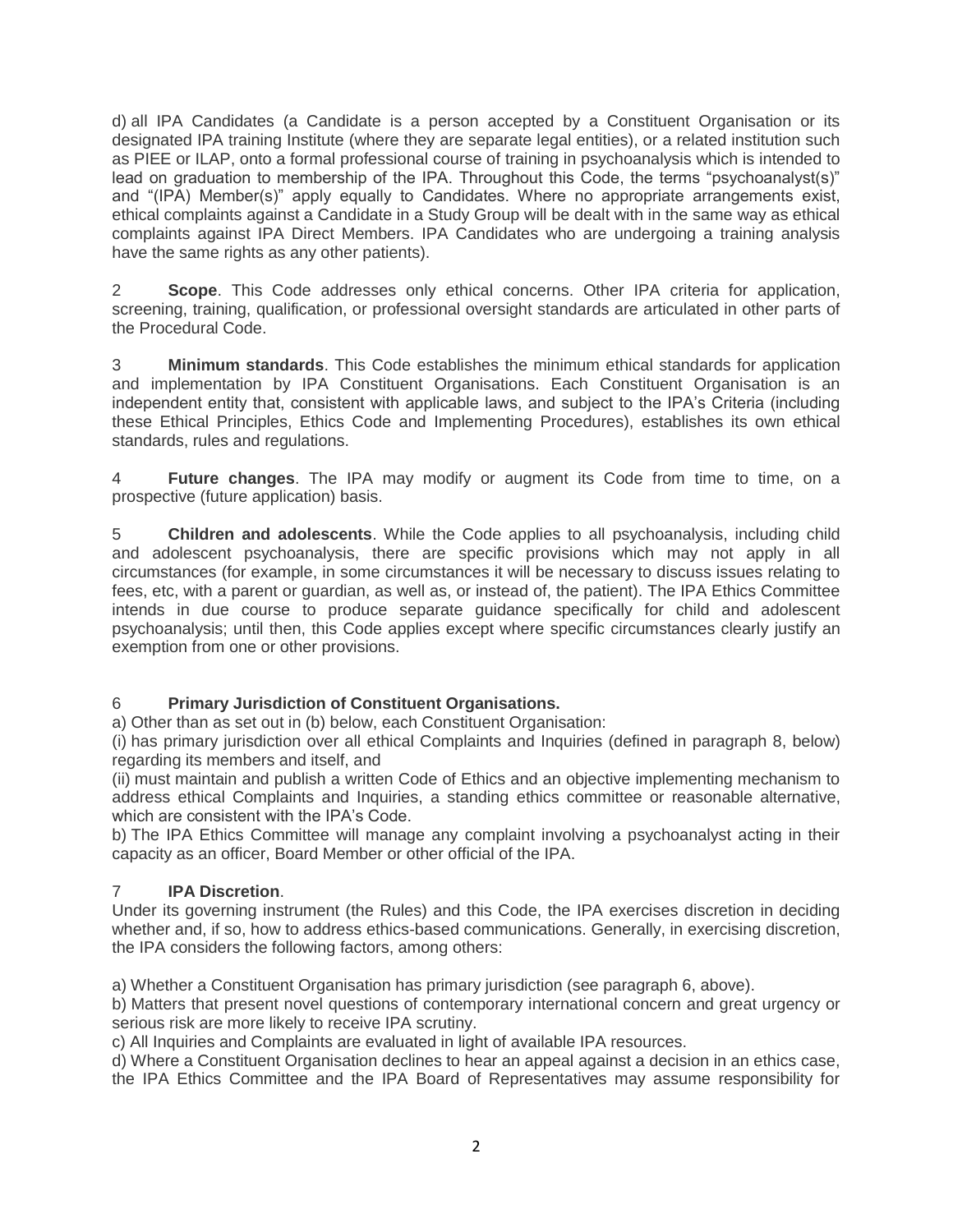holding that appeal and may require the Constituent Organisation to co-operate. The cost of this appeal may be charged to the Constituent Organisation.

## 8 **The difference between an Inquiry and a Complaint**

a) A Complaint challenges the professional action (or inaction) of an IPA Member psychoanalyst, Constituent Organisation or subordinate body.

b) An Inquiry seeks the interpretation of one or more Principles, or an advisory opinion concerning a Principle's proper implementation or application.

## 9 **Who may initiate an Inquiry or Complaint?**

An IPA Member, Candidate or Constituent Organisation, a concerned patient or family member, or an interested public official may file an Inquiry or Complaint, which the IPA may consider (see IPA Discretion, paragraph 7, above).

# **PART II: ETHICAL PRINCIPLES FOR IPA CONSTITUENT ORGANISATIONS**

1 **General Obligation to Maintain Ethical Standards**. Each IPA Constituent Organisation shall take reasonable measures to ensure that every psychoanalyst, and each training facility and other activity operated by or for the Constituent Organisation, maintains high ethical and professional standards, which are consistent with the IPA's Code and with applicable laws.

## 2 **Code of Ethics and Complaint Procedure**

a) **Code of Ethics**. Each Constituent Organisation shall establish, maintain, and make available to interested parties a written Code of Ethics (or similarly named set of ethical rules) which shall (i) be consistent with the minimum standards set out in this IPA Code (although each Constituent Organisation may set higher standards that are consistent with the spirit of the Code), and (ii) provide for identifying and addressing alleged or apparent unethical behaviour or practices by psychoanalysts trained, qualified, or operating under the authority of the Constituent Organisation.

b) **Procedures**. Each Constituent Organisation, in its Code of Ethics or a related instrument, shall set out the procedures, including time limits, whereby requests for ethical guidance or rulings, and complaints, will be received, heard, and acted upon (see Part IV, paragraph A7, below).

c) **Appeals**. Each Constituent Organisation shall establish appeals procedures which are consistent with the IPA's Code and applicable laws and reflect the Constituent Organisation's resources, structure, and other pertinent criteria.

d) **National registration bodies**. Where a Constituent Organisation has delegated the administration of its Ethics Code and Procedures to an over-arching national registration body, this code and procedure must be consistent with the IPA's Code.

e) **Special Rule for resource-limited Constituent Organisations**. A smaller Constituent Organisation may, if it lacks the resources to address an ethical complaint or ruling request, arrange to receive assistance with one or more nearby Constituent Organisations and/or an IPA sanctioned regional body; and/or request IPA guidance (which may be provided subject to IPA discretion, see Part I: paragraph 7, above).

## **PART III: ETHICAL CODE FOR ALL PSYCHOANALYSTS AND CANDIDATES**

## 1 **Human Rights**

A psychoanalyst must not participate in or facilitate the violation of any individual's basic human rights, as defined by the UN Declaration of Human Rights and the IPA's own Policy on Non-Discrimination.

## 2 **Financial Arrangements**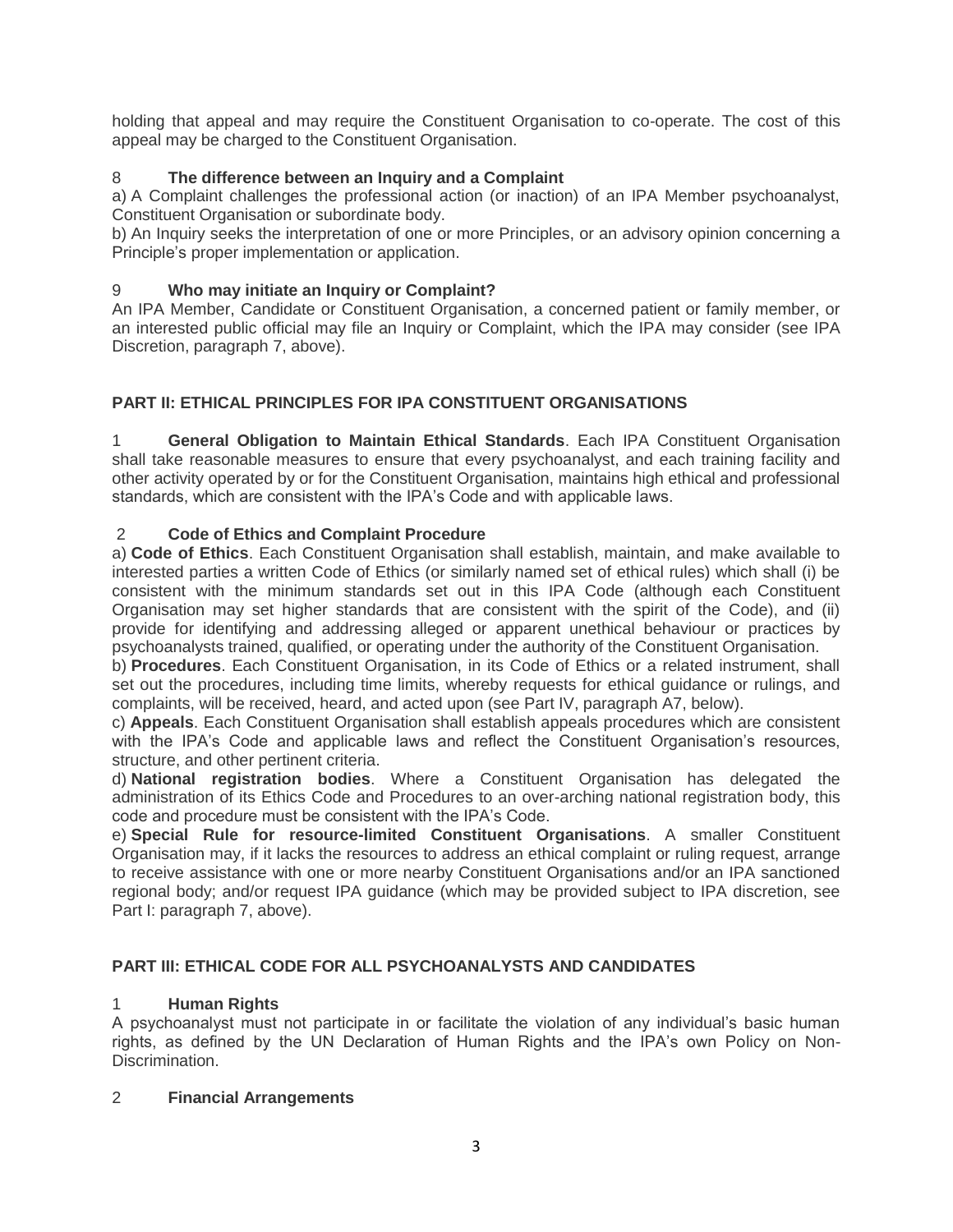All fees and other financial arrangements must be fully disclosed to, and agreed by, the patient before analysis commences or, in the case of fee adjustments, prior to their taking effect. No other financial transactions may take place between psychoanalysts and their patients.

## 3 **Professional and general integrity**

a) Confidentiality is one of the foundations of psychoanalytic practice. A psychoanalyst must protect the confidentiality of patients' information and documents.

b) A psychoanalyst must not act in any way which might bring the profession into disrepute.

c) A psychoanalyst must not be reckless or malicious as to whether they damage the reputation of any person or organization including, but not limited to, other psychoanalysts, or wilfully interfere in peer review evaluations in the absence of compelling and extenuating circumstances.

d) A psychoanalyst must (subject to the requirements of professional confidentiality) be honest with patients and colleagues, and must not mislead or engage in any act of fraud, deceit or coercion

#### 4 **Abuse of Power**

a) A psychoanalyst must give due consideration during an analysis, and after it has ended, to the imbalance of power that may exist between analyst and analysand, and must not act in any way which is counter to the autonomy of the patient or former patient.

b) A patient's psychoanalytic treatment with a psychoanalyst is voluntary and the patient may discontinue treatment or seek other treatment or advice at any time.

c) Termination of an analysis or other treatment should usually be by mutual consent. If a psychoanalyst decides to discontinue a treatment attention must be given to the patient's treatment needs and reasonable requests for information about possible alternative sources of treatment.

d) A psychoanalyst must not use a professional or institutional position to coerce patients, supervisees or colleagues. Neither must confidential information be used for this purpose.

e) A psychoanalyst must not solicit nor have sexual relations with a patient or candidate under the psychoanalyst's treatment or supervision.

## 5 **Maintenance of standards, professional impairment and sickness**

a) A psychoanalyst must be committed to Continuous Professional Development and must maintain appropriate levels of contact with professional colleagues. This is to ensure that an adequate standard of professional practise and current knowledge of relevant professional and scientific developments are maintained.

b) If the training analysis of a psychoanalyst was corrupted (and therefore not satisfactorily completed) or if they were abused during analysis, and with no presumption of blame or fault on the part of the victim, a new analysis for the psychoanalyst would usually be required.

c) A psychoanalyst has a duty to inform the appropriate body of a Constituent Organisation (or the IPA, in the case of a Direct Member) if they see evidence that another psychoanalyst is behaving in a manner which contravenes the Code of Ethics.

d) A psychoanalyst has a duty to seek advice from a senior colleague if in doubt about their capacity to practise and a duty to inform and assist a colleague if the colleague's capacity to discharge their professional obligations appears impaired. In the event of significant concerns about the capacity of a psychoanalytic colleague which the colleague is not willing to address, a psychoanalyst must inform the appropriate body of a Constituent Organisation (or the IPA, in the case of a Direct Member).

e) A psychoanalyst must, with due regard for patient confidentiality, make provision for each patient to be informed (including options for continuing treatment) in the event of the psychoanalyst's death or unavailability.

#### **PART IV: IMPLEMENTATION**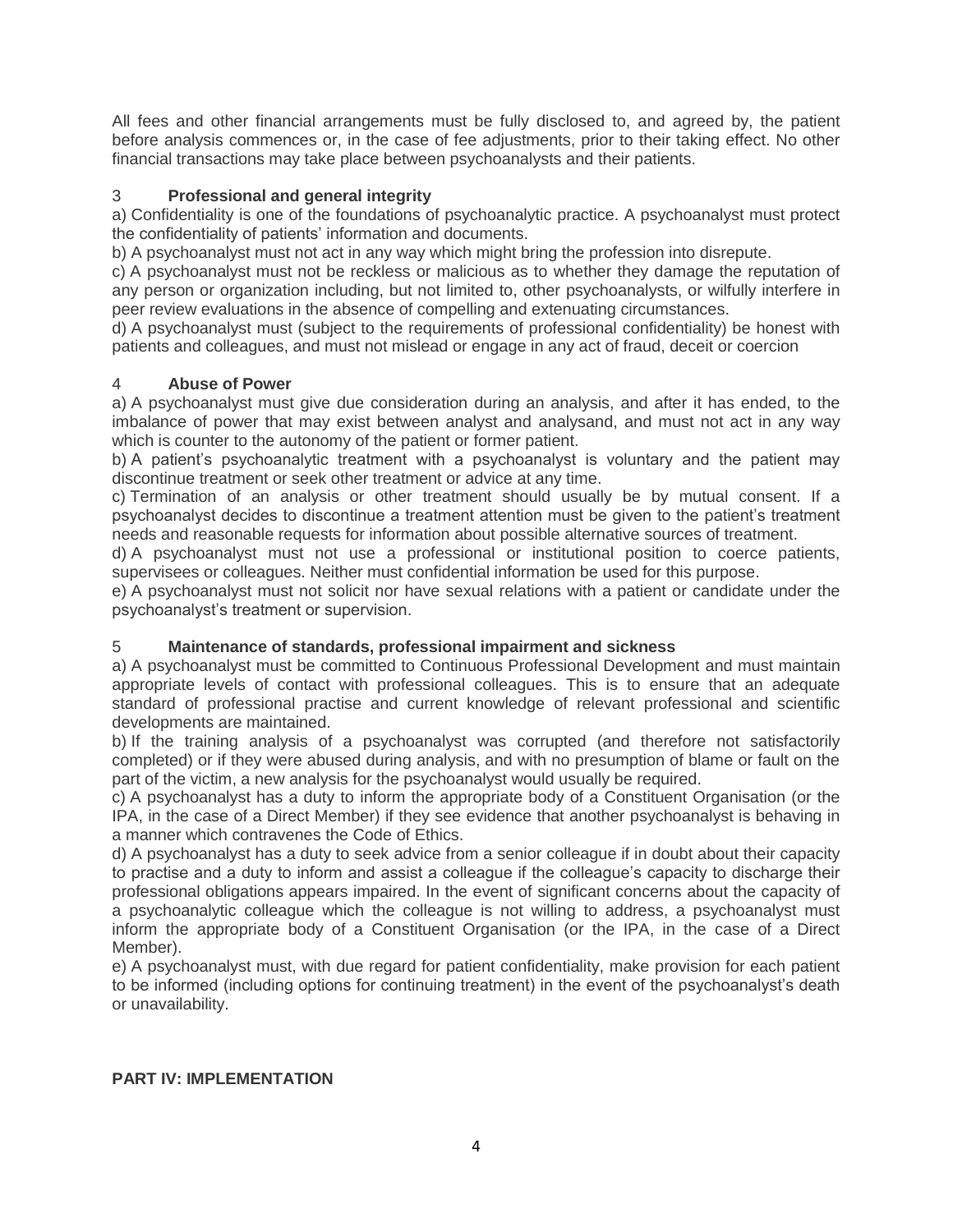## A **PROCEDURES FOR IPA AND CONSTITUENT ORGANISATIONS**

A1 **Filing an Inquiry or complaint:** A Complaint or Inquiry, whether directed to the IPA or a Constituent Organisation, must be:

a) in writing,

b) in English, if to the IPA, and in the Constituent Organisation's prescribed language, if to a Constituent Organisation,

c) signed by the person(s) responsible for its initiation,

d) delivered by mail or courier delivery service (with return receipt) to the IPA's headquarters or the Constituent Organisation's main office in an envelope clearly marked "Attention: Ethics", or as an electronic copy (such as a PDF) of the signed complaint sent to the Executive Director provided that the IPA has a compatible electronic system to enable it to be read.

In addition:

e) notice (including a copy of the Complaint) shall be delivered to each "subject". A "subject" is an individual psychoanalyst or IPA Constituent Organisation whose behaviour is alleged to be unethical, and

f) notice, if required, shall be confirmed to the IPA or the Constituent Organisation in writing, including each subject's name, address and the date notice was given with delivery of a Complaint.

A2 **Ethics Committee Actions**: The Ethics Committee receives, reviews and, if it proposes any action, either takes such action within its delegated authorities or issues recommendations on ethical Inquiries and Complaints to the Constituent Organisation Board (or, in the case of the IPA Ethics Committee, to the IPA Executive Committee).

A3 **Conflicts of Interest**: Any officer or committee member with a material conflict of interest – family, professional, or economic – in relation to an ethics Inquiry or Complaint shall promptly disclose the conflict in writing to the Ethics Committee Chair and not participate in the review of or action on the matter.

A4 **Constituent Organisation Cooperation**: An IPA Constituent Organisation shall cooperate with all IPA requests, including the prompt provision of all relevant information and documents.

A5 **Constituent Organisation Notification of IPA**: If, on ethical grounds, a Constituent Organisation expels, separates, or suspends for over one year any Member, or if a Member resigns while an ethics-based complaint or inquiry was pending against the Member, the Constituent Organization shall within 30 days write to the Chair of the IPA's Ethics Committee and the IPA's Executive Director with the name of the Member, the nature of the breach of the Ethics Code and action taken. This information, including the member's name, shall be communicated to IPA Constituent Organisations and Members via the IPA Newsletter or other suitable means.

A6 **Confidentiality**: All Complaints that allege a breach of the Ethics Code shall be processed in confidence. Confidentiality must be maintained by the members of Ethics Committees and of other committees or boards who, in the course of their duties, are required to be privy to confidential information; this duty of confidentiality extends after any term of office has ended.

A7 **Time Limits**: All communications, notices, responses and actions covered by these Procedures shall be given or taken with reasonable expedition, under the circumstances. An authorised IPA or Constituent Organisation committee or officer shall, when necessary, specify time limits in light of the facts and circumstances of a particular inquiry or complaint.

Other than in exceptional circumstances, the entire process of dealing with a complaint must be completed within one year of the receipt of the formal complaint.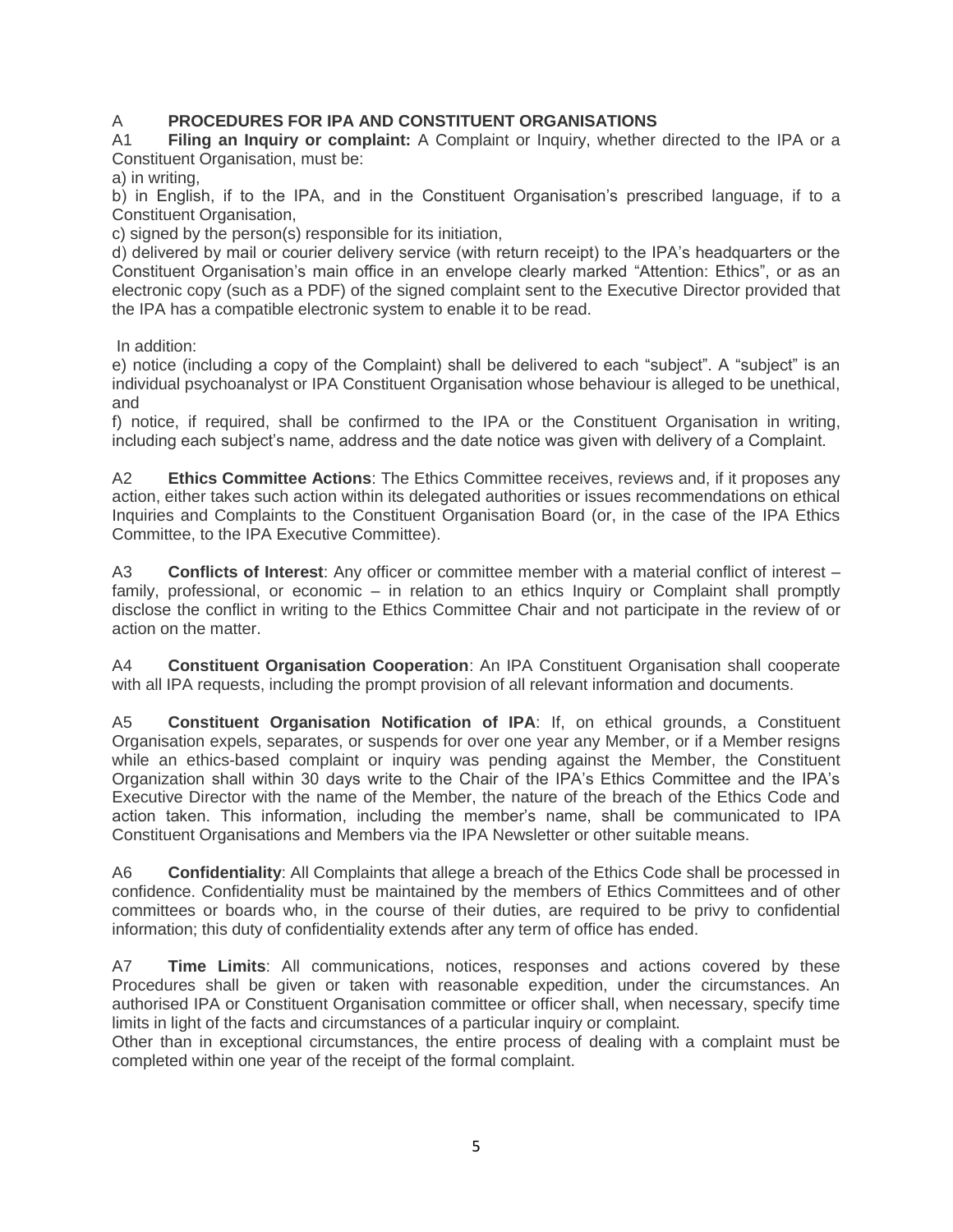Other than in exceptional circumstances, any appeal must be lodged within six months of notice being given of the outcome of the original complaint; and any appeal must then be completed within one year of the receipt of the formal Notice of Appeal.

A8 **Withdrawal of Complaint**: Once a complaint has been formally made to an Ethics Committee (of either a Constituent Organisation or the IPA), the complainant may not withdraw it without the express consent of that Ethics Committee. If the complainant withdraws cooperation the committee may at its own discretion continue hearing the complaint.

A9 **Resignation of Member**: Once a complaint has been formally made to an Ethics Committee (of either a Constituent Organisation or the IPA), if the subject of the complaint withholds or withdraws cooperation, resigns their membership, or dies, the Ethics Committee (or other appropriate body) may at its own discretion continue hearing the complaint or appeal.

# B **PROCEDURES FOR IPA HANDLING OF ETHICAL INQUIRIES AND COMPLAINTS**

B1 **IPA Receipt/Acknowledgement**. Upon receiving an Inquiry or Complaint (see Part I: paragraph 8, above; and Part IV: paragraph A1, above), the IPA staff will acknowledge receipt and forward a copy of the Inquiry or Complaint to the Chair of the IPA's Ethics Committee (the original will be maintained in security at IPA headquarters).

B2 **Ethics Committee Initial Review**. The Ethics Committee's Chair shall send a copy of the inquiry or complaint to the committee members; confer on the matter's status and significance; and collaboratively take one of the discretionary actions listed in the next succeeding paragraph (a decision by a simple majority of the committee shall be sufficient and a failure of a minority of committee members to participate in the review for whatever reason (including non-receipt of communications) shall not invalidate any decision). In urgent cases, the Chair may review the inquiry or complaint with the Co Chairs.

B3 **Ethics Committee actions**. The Ethics Committee, following initial assessment of an ethicsbased Complaint or Inquiry, may:

a) inform the source of an Inquiry or Complaint that it does not meet the IPA's review criteria;

b) refer the matter to one or more IPA Constituent Organisations if relief was not initially sought at that level, the Constituent Organisation(s) did not adequately consider the matter, and/or the communication to the IPA failed to articulate adequately the problem or facts;

c) take further fact-finding (see procedures in paragraph B5, below), review and/or research steps within the IPA Ethics Committee and so notify the source and the IPA's President. The latter will be provided only: the names of the complainant and the psychoanalyst (unless the Ethics Committee determines that personal or legal sensitivity warrants a pseudonym), and name(s) of the pertinent Constituent Organisation(s), if any, or at their discretion only the country or region of the complaint; d) undertake a full evaluation; and

e) either take such action within its delegated authorities or submit a recommendation to the Executive Committee (see paragraph B6, below).

B4 **Legal Counsel**. IPA counsel may be informed or consulted if the Ethics Committee, the President or the Executive Committee deems legal advice desirable or necessary.

B5 **Fact-finding Procedures**. Listed below are the general criteria that govern fact finding by the Ethics Committee (or its review committee):

a) Each subject shall be notified of any Complaint against them and provided a reasonable opportunity to respond.

b) All subject and complainant records and identifying information shall be held in confidence.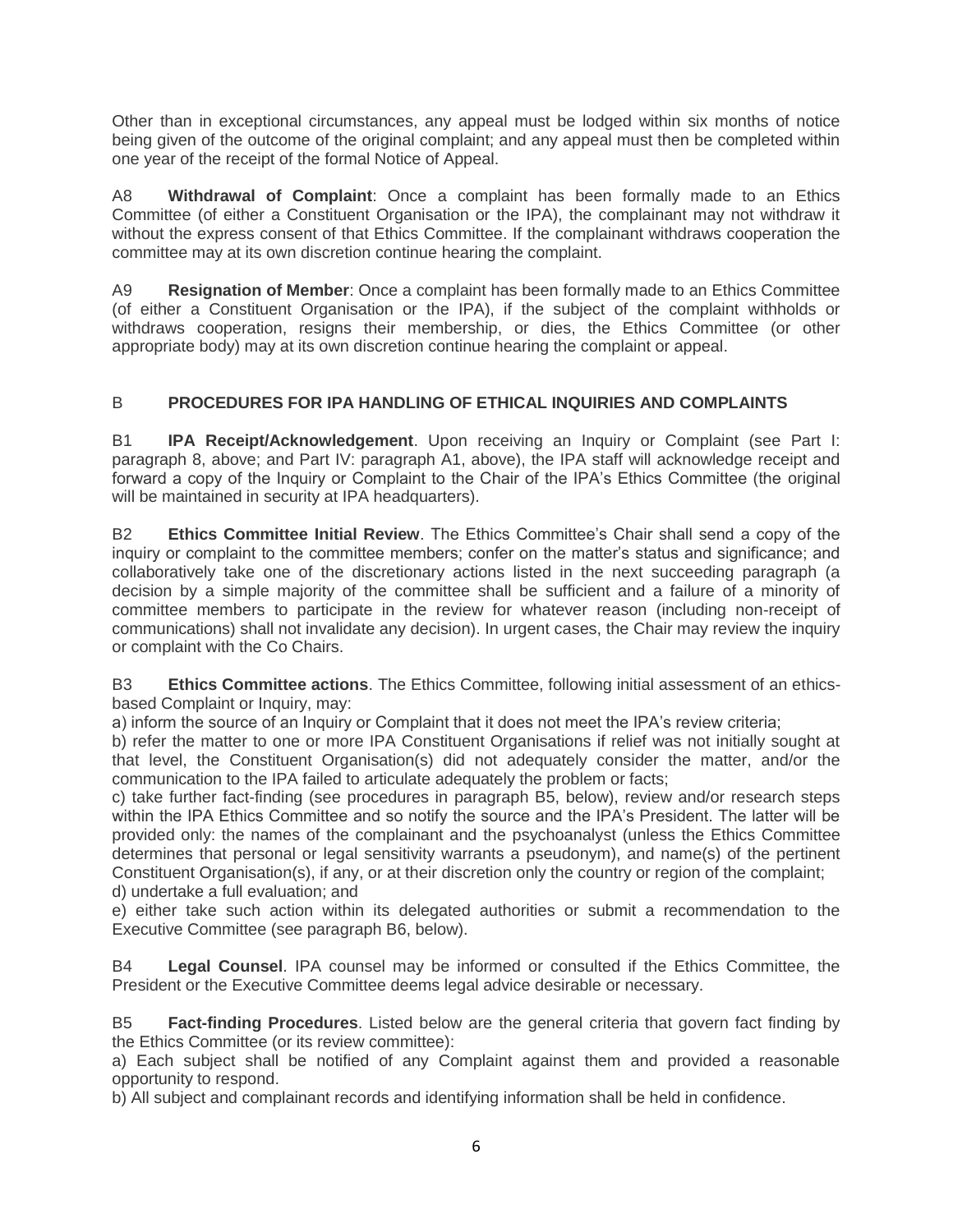c) The Ethics Committee may appoint a Site Visit Team to act on its behalf in conducting a formal investigation, and, having compiled the case, and then put that entire case to the subject for their answer, in putting to the Ethics Committee a formal report outlining their findings, for the Ethics Committee to then adjudicate.

d) If warranted by extraordinary circumstance, the Ethics Committee or its review committee, in its discretion, may hold an informational or adversarial hearing and, if so, may permit legal representation based upon the criteria for discretion listed above.

e) Relevant facts shall be gathered as expeditiously and cost-effectively as possible, within authorised budgetary limits.

f) Specific questions or matters may be delegated to one or more fact-finders or subcommittees.

B6 **IPA Action.** The Ethics Committee or its review committee may recommend any of the following actions to the Executive Committee:

a) Complaints against IPA Member

(i) Exoneration. The Member is not found culpable because the evidence failed to demonstrate material unethical conduct.

(ii) Dismissal of Complaint without Prejudice. This disposition permits subsequent proceedings on the same charge -- for example, when a current determination cannot be made because of insufficient reliable evidence or a procedural defect.

(iii) Dismissal of Complaint with Prejudice with or without admonition or censure. The Complaint is dismissed without a finding that unethical conduct did or did not take place and further proceedings on the same charges are barred. Where appropriate, such a dismissal may be accompanied by either a letter of admonition, expressing IPA ethical concerns about the alleged conduct and suggesting that further education, consultation, supervision or other remedial action be pursued; or a letter of censure, which may require remedial action.

(iv) Suspension from the Association. Such suspension shall be for a stipulated period, not to exceed three years from date of suspension.

(v) Separation from the Rolls. A new application for Membership in the IPA will not be entertained within five years from date of separation.

(vi) Permanent Expulsion.

(vii) Bar on readmission. Where a Member resigned before proceedings in a complaint or appeal were completed, the Member can be barred from being readmitted to the IPA for a specified period of time or permanently.

b) Inquiry

(i) Advisory opinion: applies one or more of the IPA's Principles to stated facts, actual or hypothetical.

(ii) Elucidation of Principles: explains and/or documents the reasons for, or ramifications of one or more IPA Principles.

(iii) Amendment of Principles or Procedures: amendments must be adopted by the IPA's Board.

#### B7 **Appeals**

Except in the case of an appeal by a Direct Member against a finding of an ethical violation (see paragraph C2, below) any appeal of an Ethics Committee action or inaction shall be addressed to the Board, which in its discretion may uphold or dismiss the appeal as lacking merit (requires a twothirds vote), or take other appropriate action. Formal notice of any appeal must be received by the IPA's Executive Director within six months of the date on which notice of the original decision was sent to the parties.

#### B8 **Publication**

The IPA shall inform its Constituent Organisations and Members (via its Newsletter or comparable publication) of formal ethics actions, including the text of any action on an Inquiry and any suspension, separation or expulsion of a Member (which shall identify the violated Ethical